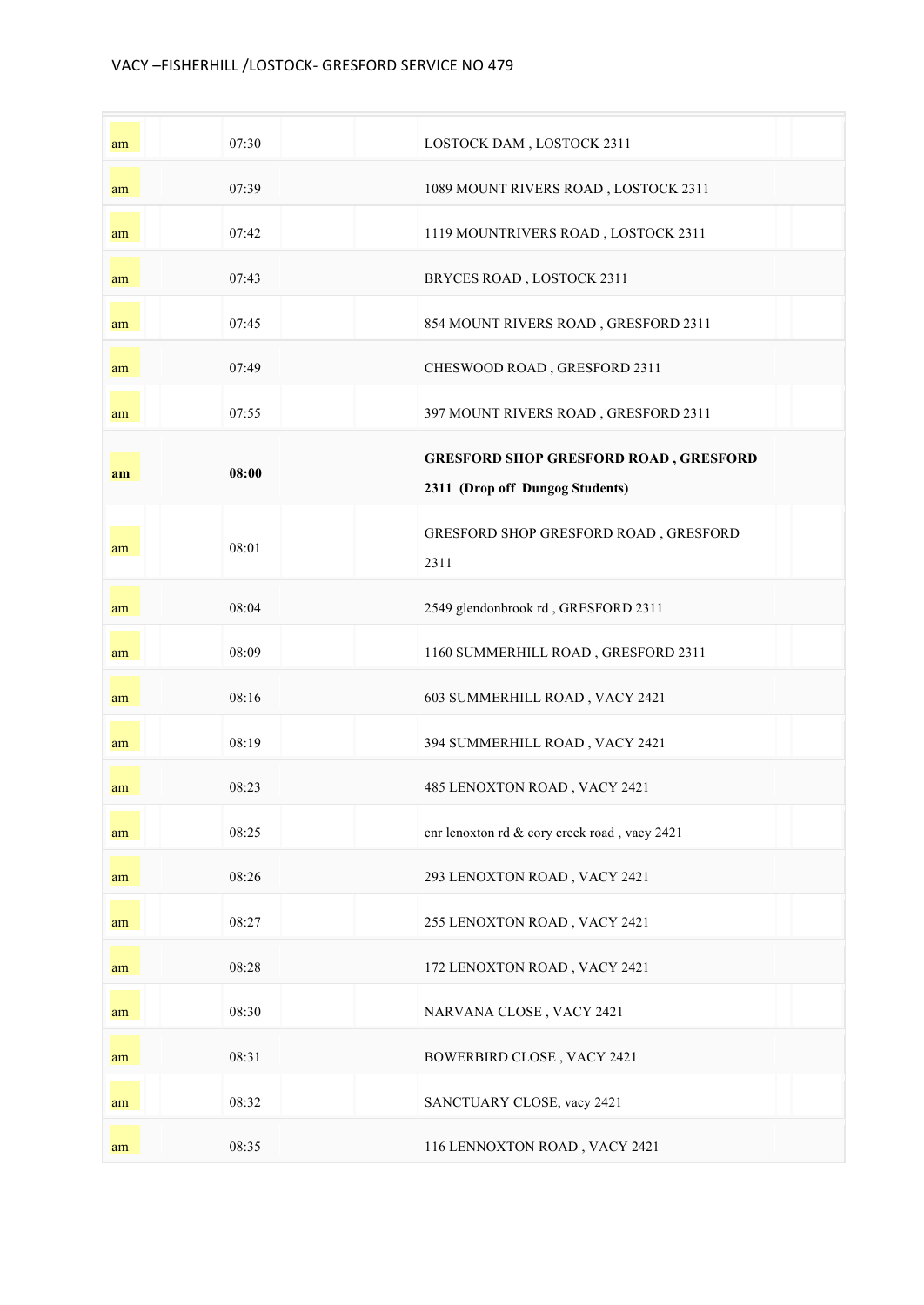| am | 08:38 | 717 GRESFORD ROAD, VACY 2421                                                 |
|----|-------|------------------------------------------------------------------------------|
| am | 08:40 | VACY PUBLIC SCHOOL<br><b>GRESFORD-PATERSON ROAD, VACY 2421</b>               |
| am | 08:42 | OPP 10 SUMERHILL ROAD, VACY 2421                                             |
| am | 08:43 | OPP CNR MACKELLAR DRIVE & SUMMERHILL<br>ROAD, VACY 2421                      |
| am | 08:44 | 113 SUMERHILL ROAD, VACY 2421                                                |
| am | 08:47 | 321 FISHERHILL ROAD, VACY 2421                                               |
| am | 08:49 | BERRIGA FISHERS HILL ROAD, VACY 2421                                         |
| am | 08:51 | 555 FISHERS HILL ROAD, VACY 2421                                             |
| am | 08:54 | 769 FISHERHILL ROAD, VACY 2421                                               |
| am | 08:56 | CNR TORRYBURN RD &GRESFORD ROAD, VACY<br>2421                                |
| am | 08:58 | 1475 GRESFORD ROAD, VACY 2421                                                |
| am | 08:59 | 1432 GRESFORD ROAD, VACY 2421                                                |
| am | 09:01 | 1269 GRESFORD ROAD, VACY 2421                                                |
| am | 09:04 | 935GRESFORD ROAD, VACY 2421                                                  |
| am | 09:05 | CNR GRESFORD ROAD & GUNDAROO ROAD, VACY<br>2421                              |
| am | 09:06 | 908 GRESFORD ROAD, VACY 2421                                                 |
| am | 09:09 | VACY PUBLIC SCHOOL<br><b>GRESFORD-PATERSON ROAD, VACY 2421</b>               |
| pm | 15:01 | <b>MARTINS CREEK PUBLIC SCHOOL</b><br><b>COOK STREET, MARTINS CREEK 2420</b> |
| pm | 15:04 | 18 CORY ST, MARTINS CREEK 2421                                               |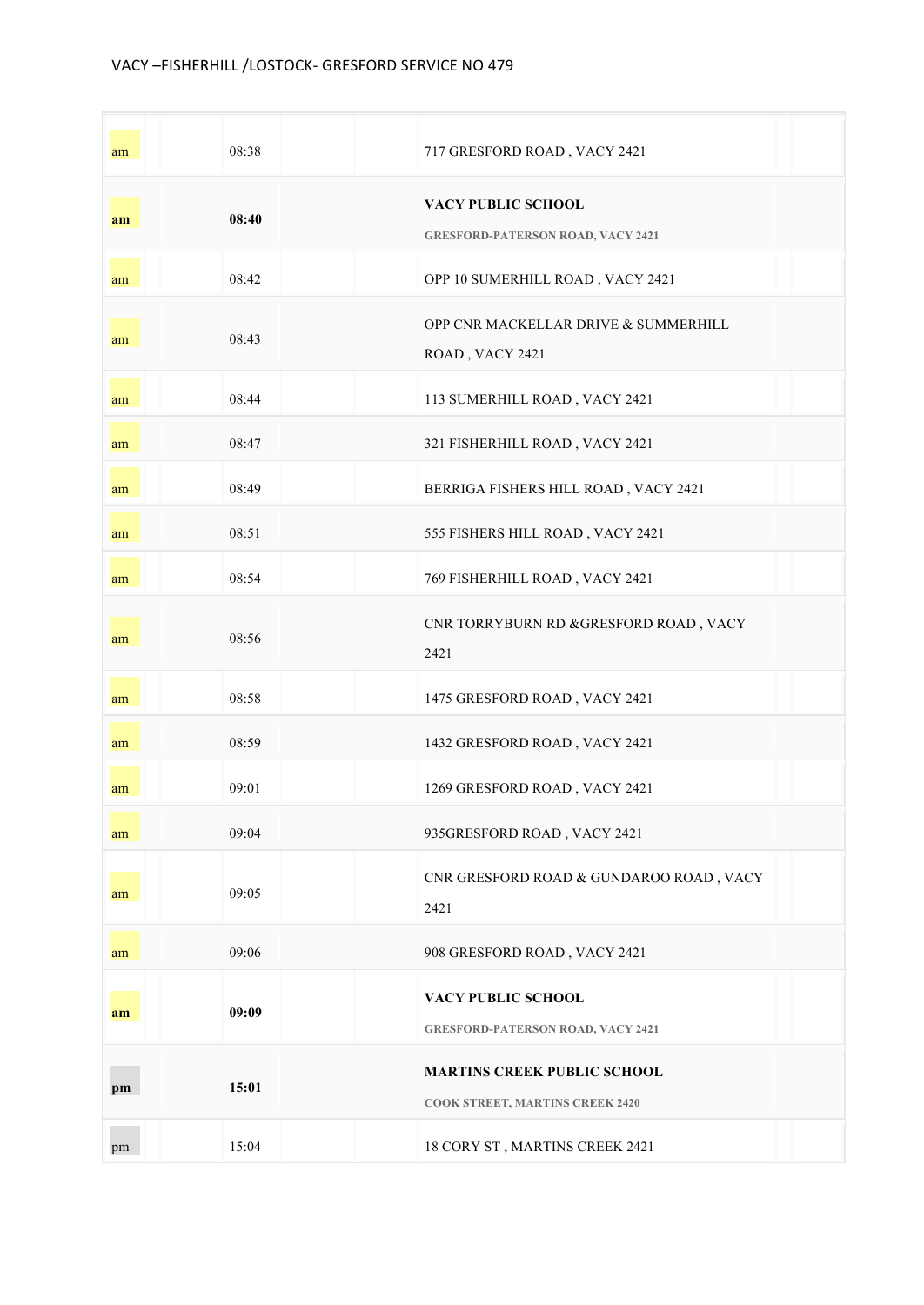| pm | 15:10 | <b>VACY PUBLIC SCHOOL</b><br><b>GRESFORD-PATERSON ROAD, VACY 2421</b> |
|----|-------|-----------------------------------------------------------------------|
| pm | 15:17 | 717 GRESFORD ROAD, VACY 2421                                          |
| pm | 15:21 | 106 LENOXTON ROAD, VACY 2421                                          |
| pm | 15:22 | 116 LENOXTON ROAD, VACY 2421                                          |
| pm | 15:23 | 116 lennoxton road, vacy 2421                                         |
| pm | 15:24 | NIRVANA CLOSE, VACY 2421                                              |
| pm | 15:28 | 172LENOXTON ROAD, VACY 2421                                           |
| pm | 15:31 | 255 LENOXTON ROAD, VACY 2421                                          |
| pm | 15:32 | 293 LENOXTON ROAD, VACY 2421                                          |
| pm | 15:33 | corner cory creek road & lennoxton road, vacy 2421                    |
| pm | 15:34 | 485 LENOXTON ROAD, VACY 2421                                          |
| pm | 15:39 | 113 SUMERHILL ROAD, VACY 2421                                         |
| pm | 15:40 | CNR SUMMERHILL RD & MACKELLA DRIVE, VACY<br>2420                      |
| pm | 15:42 | 10 SUMMERHILL ROAD, VACY 2421                                         |
| pm | 15:46 | VACY PUBLIC SCHOOL<br><b>GRESFORD-PATERSON ROAD, VACY 2421</b>        |
| pm | 15:49 | 908 GRESFORD ROAD, VACY 2421                                          |
| pm | 15:50 | CNR GRESFORD ROAD & GUNDAROO ROAD, VACY<br>2421                       |
| pm | 15:51 | 935 GRESFORD RD, VACY 2421                                            |
| pm | 15:54 | 1269 GRESFORD RD, VACY 2421                                           |
| pm | 15:56 | 1432 GRESFORD ROAD, VACY 2421                                         |
| pm | 15:57 | 1475 GRESFORD ROAD, VACY 2421                                         |